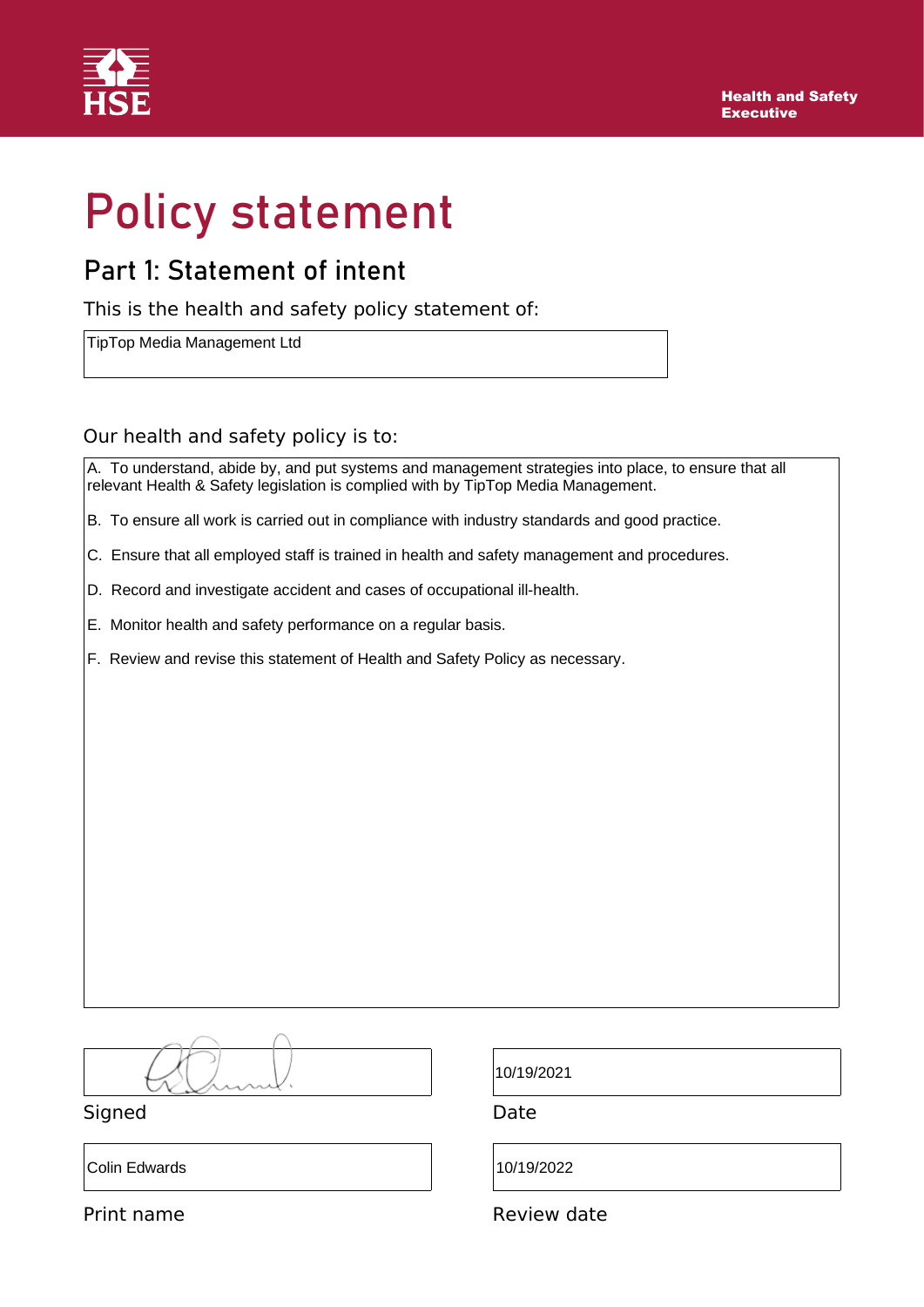

## Part 2: Responsibilities for health and safety

1 Overall and final responsibility for health and safety:

Overall and final responsibility for health and safety is that of the employee.

2 Day-to-day responsibility for ensuring this policy is put into practice:

| Nathaniel Edwards | Senior librarian |  |
|-------------------|------------------|--|
|                   |                  |  |
|                   |                  |  |
|                   |                  |  |
|                   |                  |  |
|                   |                  |  |
|                   |                  |  |

3 To ensure health and safety standards are maintained/improved, the following people have responsibility in the following areas:

| Nathaniel Edwards | Office and Warehouse |
|-------------------|----------------------|
|                   |                      |
|                   |                      |
|                   |                      |
|                   |                      |
|                   |                      |
|                   |                      |
|                   |                      |

- 4 All employees should:
- co-operate with supervisors and managers on health and safety matters;
- take reasonable care of their own health and safety; and
- report all health and safety concerns to an appropriate person (as detailed above).